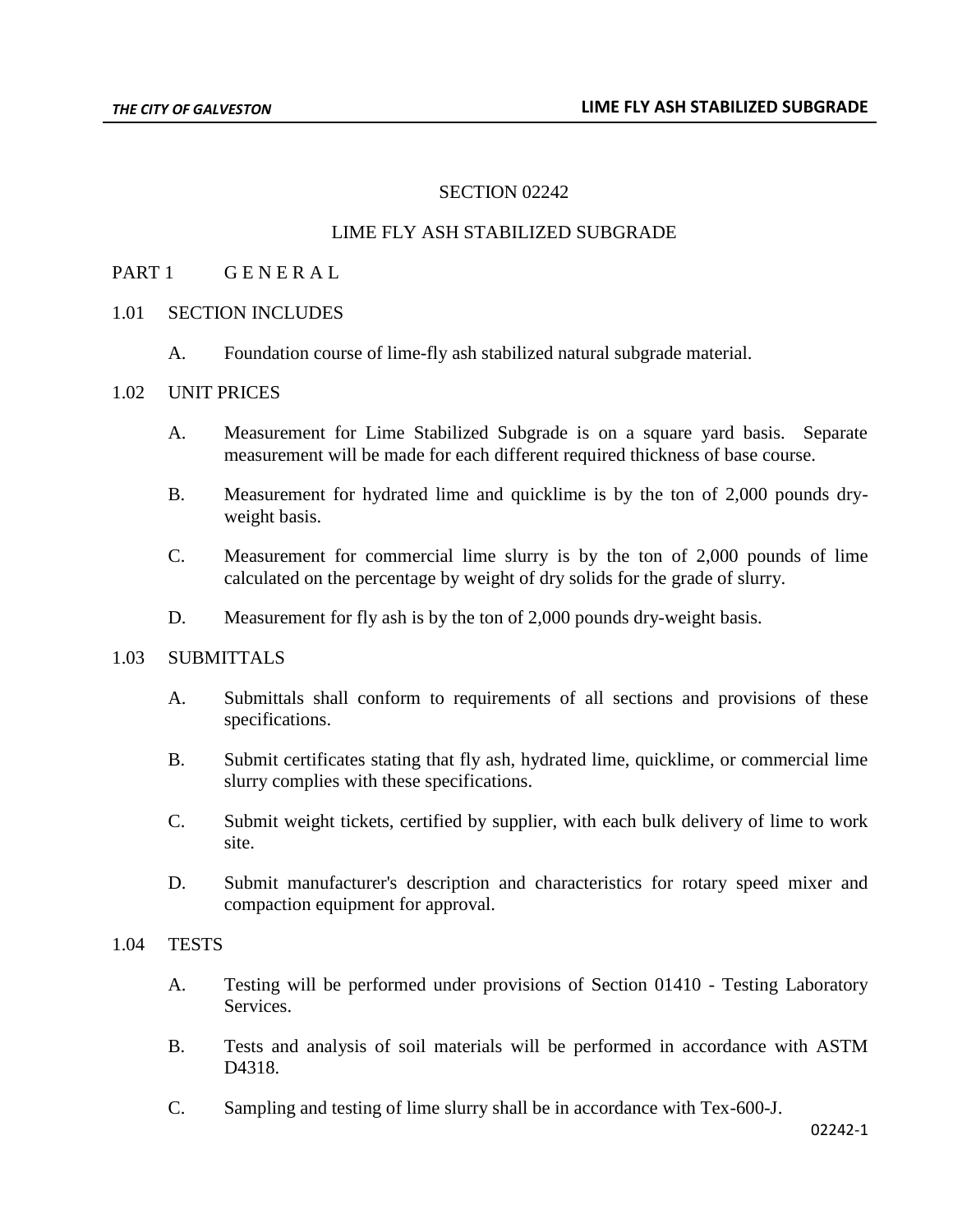- D. Sample mixtures of hydrated lime or quicklime in slurry form will be tested to establish compliance with specifications.
- E. Soil will be evaluated to establish percent of fly ash and hydrated lime, quicklime, or lime slurry to be applied to subgrade material.
- F. Moisture-density relationship will be established on material sample from roadway, after stabilization with lime-fly ash, in accordance with ASTM D698.

### 1.05 DELIVERY, STORAGE, AND HANDLING

- A. Conform to requirements of Section 02241 Lime Stabilized Subgrade.
- B. Quicklime can be dangerous: exercise extreme caution if used for the Work. Contractor shall become informed about recommended precautions in the handling, storage and use of quicklime.
- PART 2 PRODUCTS

#### 2.01 MATERIALS

- A. Water shall be clean; clear; and free from oil, acids, alkali, or vegetable matter.
- B. Type A hydrated lime, Type C quicklime, and Type B commercial lime slurry shall conform to requirements of Section 02241 - Lime Stabilized Subgrade.
- C. Fly Ash: Residue or ash remaining after burning finely pulverized coal at high temperatures conforming to the requirements of ASTM C618, Class C, and the following:
	- 1. Have a minimum CaO content of 20 percent.
	- 2. Loss on ignition shall not exceed 3 percent.
	- 3. Contain no lignite ash.
- D. Asphaltic seal cure: Conform to requirements of Section 02241.

### PART 3 E X E C U T I O N

# 3.01 EXAMINATION

- A. Verify compacted subgrade is ready to support imposed loads.
- B. Verify subgrade lines and grades are correct.
- 3.02 PREPARATION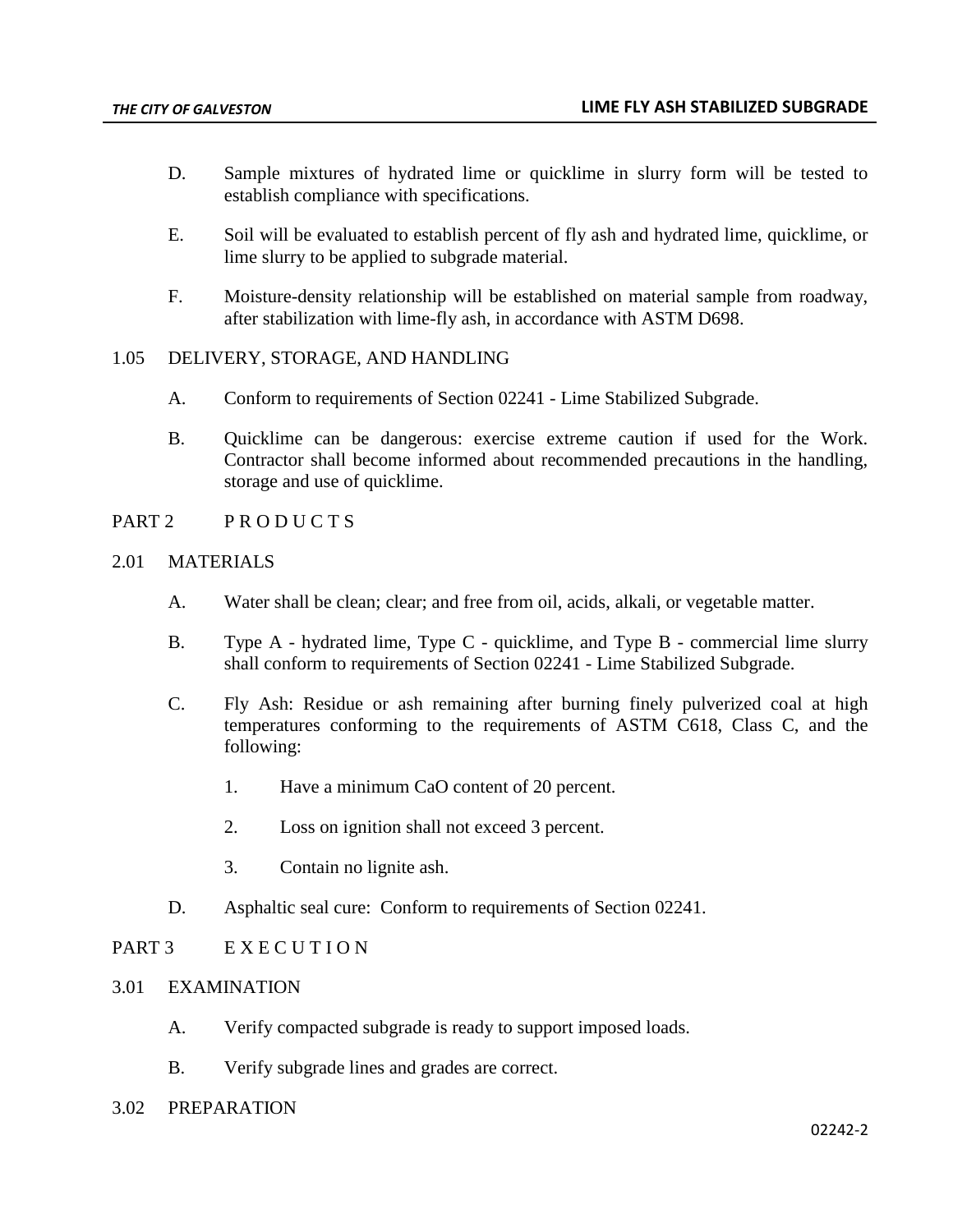- A. Complete backfill of new utilities below future grade.
- B. Cut material to bottom of subgrade using an approved cutting and pulverizing machine meeting following requirements:
	- 1. Cutters accurately provide a smooth surface over entire width of cut to plane of secondary grade.
	- 2. Visible indication that cut is to proper depth.
- C. Alternatively, scarify or excavate to bottom of stabilized subgrade. Remove material or windrow to expose secondary grade. Correct wet or unstable material below secondary grade by scarifying, adding lime, and compacting. Obtain uniform stability.
- D. Proof roll subgrade prior to lime fly ash application.

# 3.03 LIME SLURRY APPLICATION

- A. Mix hydrated lime or quicklime and fly ash with water to form a slurry of the solids content specified. Commercial lime slurry shall have dry solids content as specified. Conform to cautionary requirements of Paragraph 1.05C concerning use of quicklime.
- B. Apply slurry with a distributer truck equipped with an agitator to keep lime, fly ash and water in a consistent mixture. Make successive passes over measured section of roadway to attain proper moisture and lime content. Limit spreading to an area where preliminary mixing operations can be completed on the same working day.
- C. Apply so that dry subgrade will contain a minimum lime content of 5 percent by weight of dry subgrade unless otherwise instructed by Testing Laboratory.

#### 3.04 PRELIMINARY MIXING

- A. Do not mix and place material when temperature is below 40 degrees F and falling. Base may be placed when temperature taken in shade and away from artificial heat is above 35 degrees F and rising.
- B. Use approved single-pass or multiple-pass rotary speed mixers to mix soil, lime, fly ash and water to required depth. Obtain a homogeneous friable mixture free of clods and lumps.
- C. Contractor shall conduct operations to minimize elapsed time between mixing and compacting fly-ash stabilized subgrade in order to take advantage of rapid initial set characteristics. Complete compaction within 2 hours of commencing compaction, and not more than 6 hours after adding and mixing the last stabilizing agent.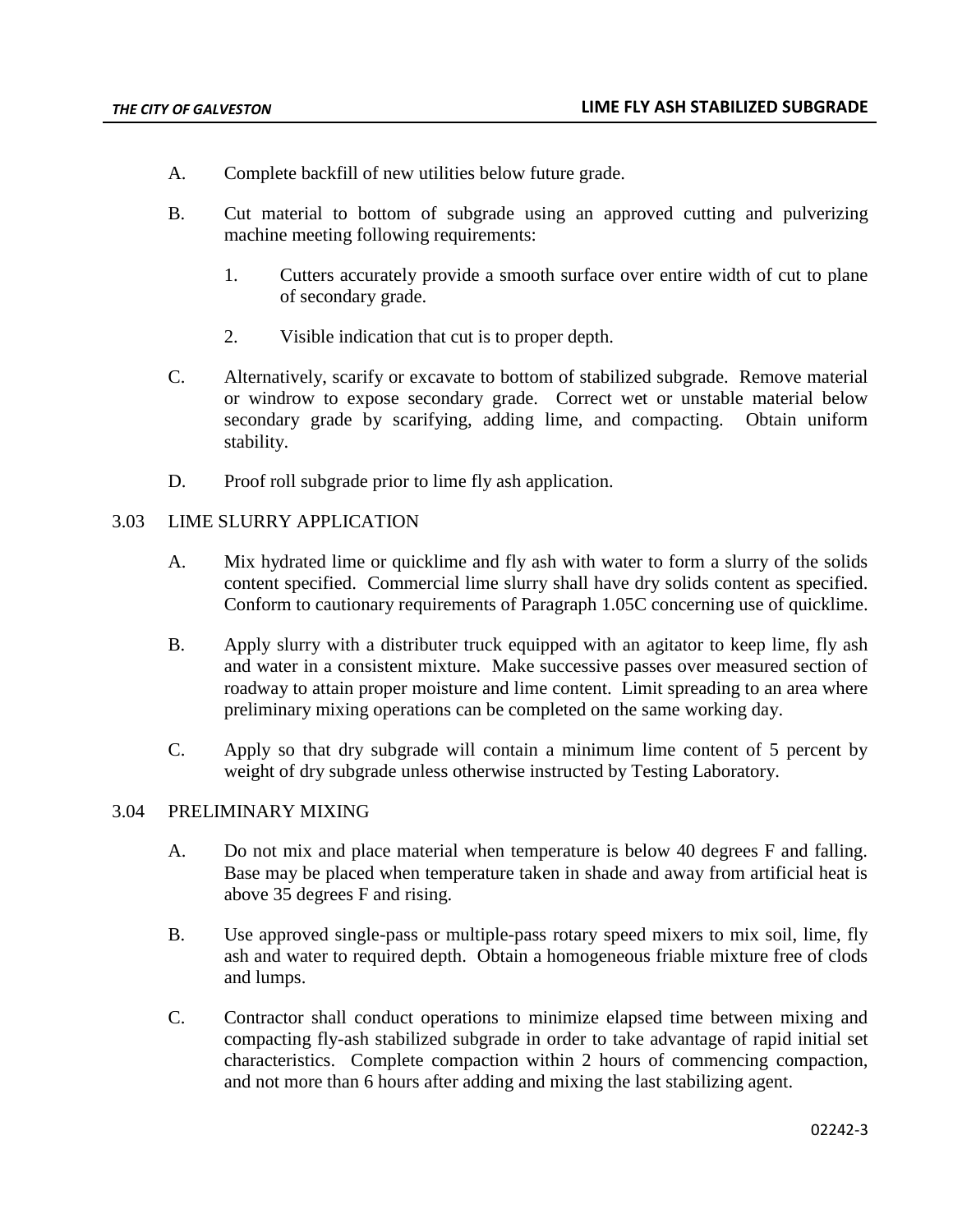- D. Shape mixed subgrade to final lines and grades.
- E. Eliminate following operations and final mixing if pulverization requirements of Paragraph 3.05C can be met during preliminary mixing:
	- 1. Seal subgrade as a precaution against heavy rainfall by rolling lightly with light pneumatic rollers.
	- 2. Cure soil-lime material for 3 days minimum. Keep subgrade moist during cure.

#### 3.05 FINAL MIXING

- A. Use approved single-pass or multiple-pass rotary speed mixers to uniformly mix cured soil and lime to required depth.
- B. Add water to bring moisture content of soil mixture to a minimum of optimum or above.
- C. Mix and pulverize until all material passes a 1-3/4-inch sieve; a minimum of 85 percent, excluding nonslacking fractions, passes a 3/4-inch sieve; and a minimum of 60 percent excluding nonslacking fractions passes a No. 4 sieve.
- D. Shape mixed subgrade to final lines and grades.
- E. Do not expose hydrated lime to open air for 6 hours or more during interval between application and mixing. Avoid excessive hydrated lime loss due to washing or blowing.

#### 3.06 COMPACTION

- A. Aerate or sprinkle to attain optimum moisture content as determined by Testing Laboratory. Remove and reconstruct sections where average moisture content exceeds ranges specified at time of final compaction.
- B. Start compaction immediately after final mixing, unless approved by Owner's Representative.
- C. Spread and compact in two or more approximately equal layers where total compacted thickness is to be greater than 8 inches.
- D. Compact with approved heavy pneumatic or vibrating rollers, or a combination of tamping rollers and light pneumatic rollers. Begin compaction at the bottom and continue until entire depth is uniformly compacted.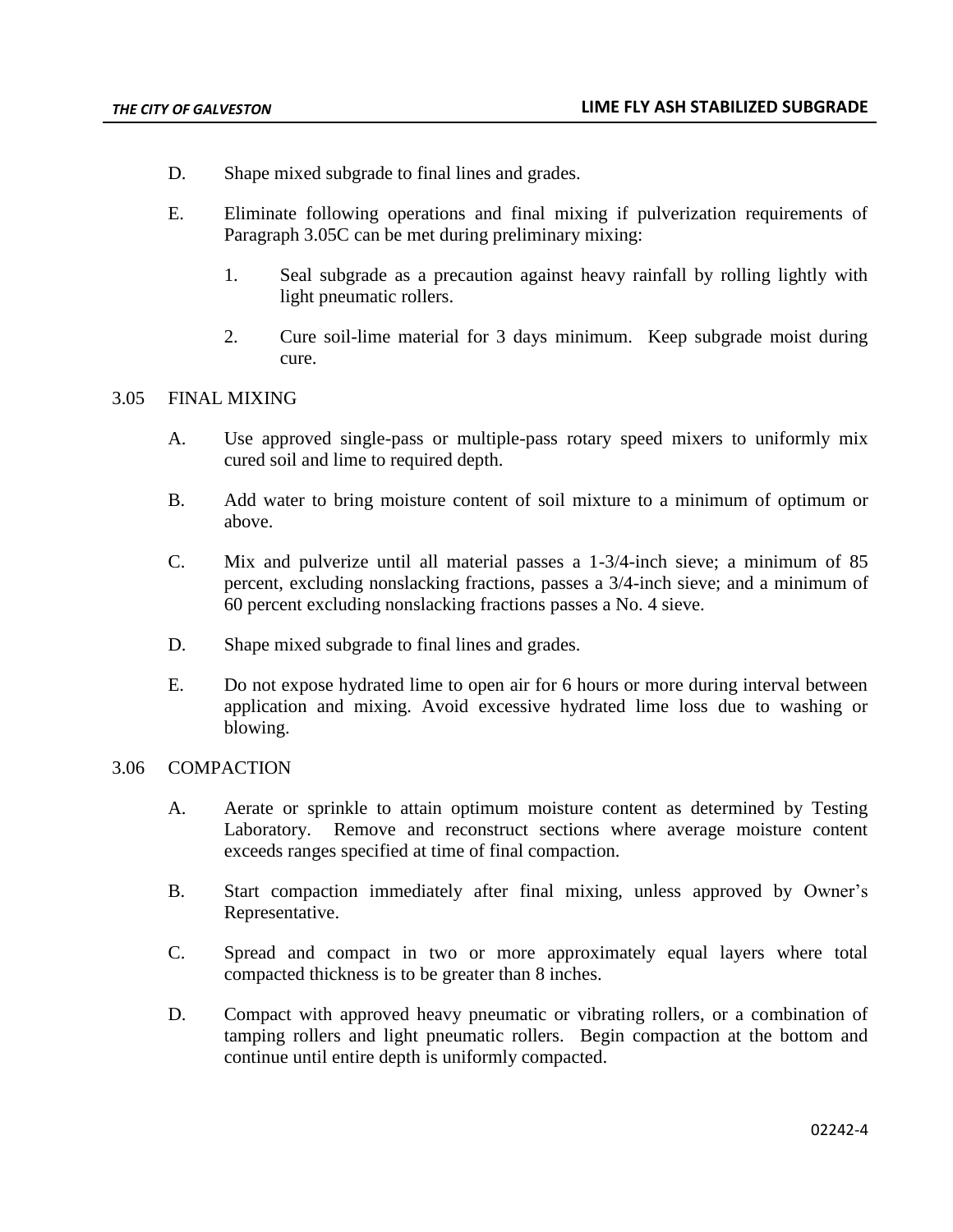- E. Do not allow stabilized base to mix with underlying material. Correct irregularities or weak spots immediately by replacing material and recompacting.
- F. Compact to following minimum densities at a moisture content of optimum to 3 percent above optimum as determined by ASTM D698, unless otherwise indicated on the Drawings:
	- 1. Areas to receive pavement without subsequent base course: Minimum density of 98 percent of maximum dry density.
	- 2. Areas to receive subsequent base course: Minimum density of 95 percent of maximum dry density.
- G. Seal with approved light pneumatic tired rollers: Prevent surface hair line cracking. Rework and recompact at areas where hairline cracking develops.

# 3.07 CURING

- A. Moist cure for a minimum of 3 days before placing base or surface course, or opening to traffic. Time may be adjusted as approved by Owner's Representative. Subgrade may be opened to traffic after 2 days if adequate strength has been attained to prevent damage. Restrict traffic to light pneumatic rollers or vehicles weighing less than 10 tons.
- B. Keep subgrade surface damp by sprinkling. Roll with light pneumatic roller to keep surface knit together.
- C. Place base, surface, or seal course within 14 days after final mixing and compaction unless prior approval is obtained from Owner's Representative.

### 3.08 TOLERANCES

- A. Completed surface shall be smooth and conform to typical section and established lines and grades.
- B. Top of compacted surface: Plus or minus 1/4 inch in cross section or in 16-foot length.

### 3.09 FIELD QUALITY CONTROL

- A. Testing will be performed under provisions of Section 01410 Testing Laboratory Services.
- B. A minimum of one phenolphthalein test will be made at random locations per 1000 linear feet per lane of roadway or 1000 square yards of base to determine in-place depth.